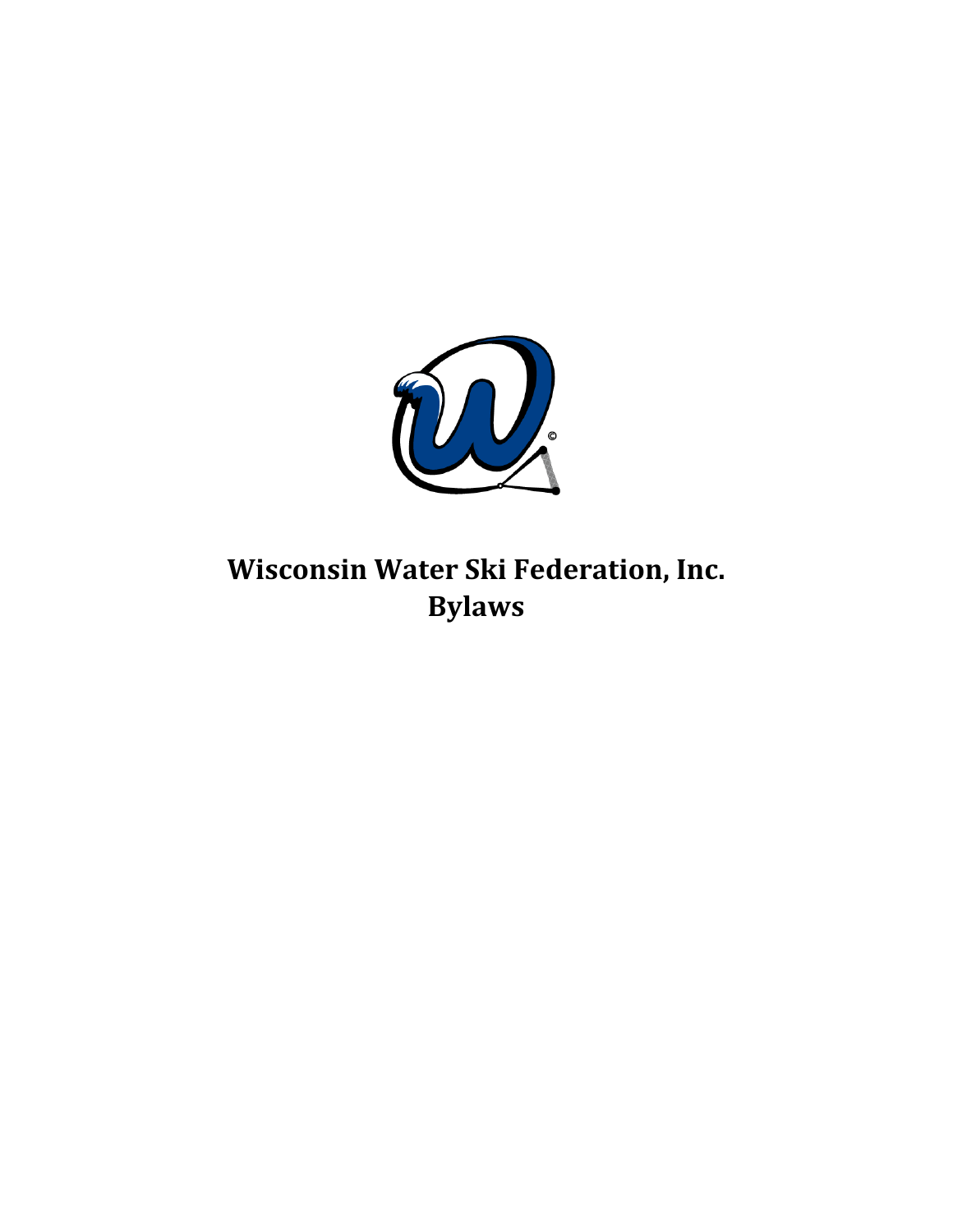# **Table of Contents**

| <b>Article I</b>     | <b>Name</b>                                             | Page 3  |
|----------------------|---------------------------------------------------------|---------|
| <b>Article II</b>    | <b>Purposes</b>                                         |         |
| <b>Article III</b>   | Membership                                              |         |
| <b>Article IV</b>    | <b>Dues</b>                                             | Page 4  |
| <b>Article V</b>     | <b>Management</b>                                       |         |
| <b>Article VI</b>    | <b>Officers</b>                                         | Page 6  |
| <b>Article VII</b>   | <b>Elections</b>                                        | Page 7  |
| <b>Article VIII</b>  | <b>General Membership Meetings (Annual and Special)</b> | Page 8  |
| <b>Article IX</b>    | <b>Committees</b>                                       |         |
| <b>Article X</b>     | <b>Disciplinary Action</b>                              | Page 9  |
| <b>Article XI</b>    | <b>Due Process</b>                                      |         |
| <b>Article XII</b>   | <b>Grievances</b>                                       | Page 10 |
| <b>Article XIII</b>  | <b>Appeals</b>                                          |         |
| <b>Article XIV</b>   | <b>Affiliations</b>                                     | Page 11 |
| <b>Article XV</b>    | <b>Amendments</b>                                       | Page 12 |
| <b>Article XVI</b>   | Indemnification                                         |         |
| <b>Article XVII</b>  | <b>Savings Clause</b>                                   |         |
| <b>Article XVIII</b> | <b>Dissolution</b>                                      |         |
| <b>Article XIX</b>   | <b>Fiscal Year</b>                                      | Page 13 |
| <b>Article XX</b>    | <b>Policies and Procedures</b>                          |         |
| <b>Article XXI</b>   | <b>Parliamentary Authority</b>                          |         |
| <b>Article XXII</b>  | <b>Conflict of Interest</b>                             |         |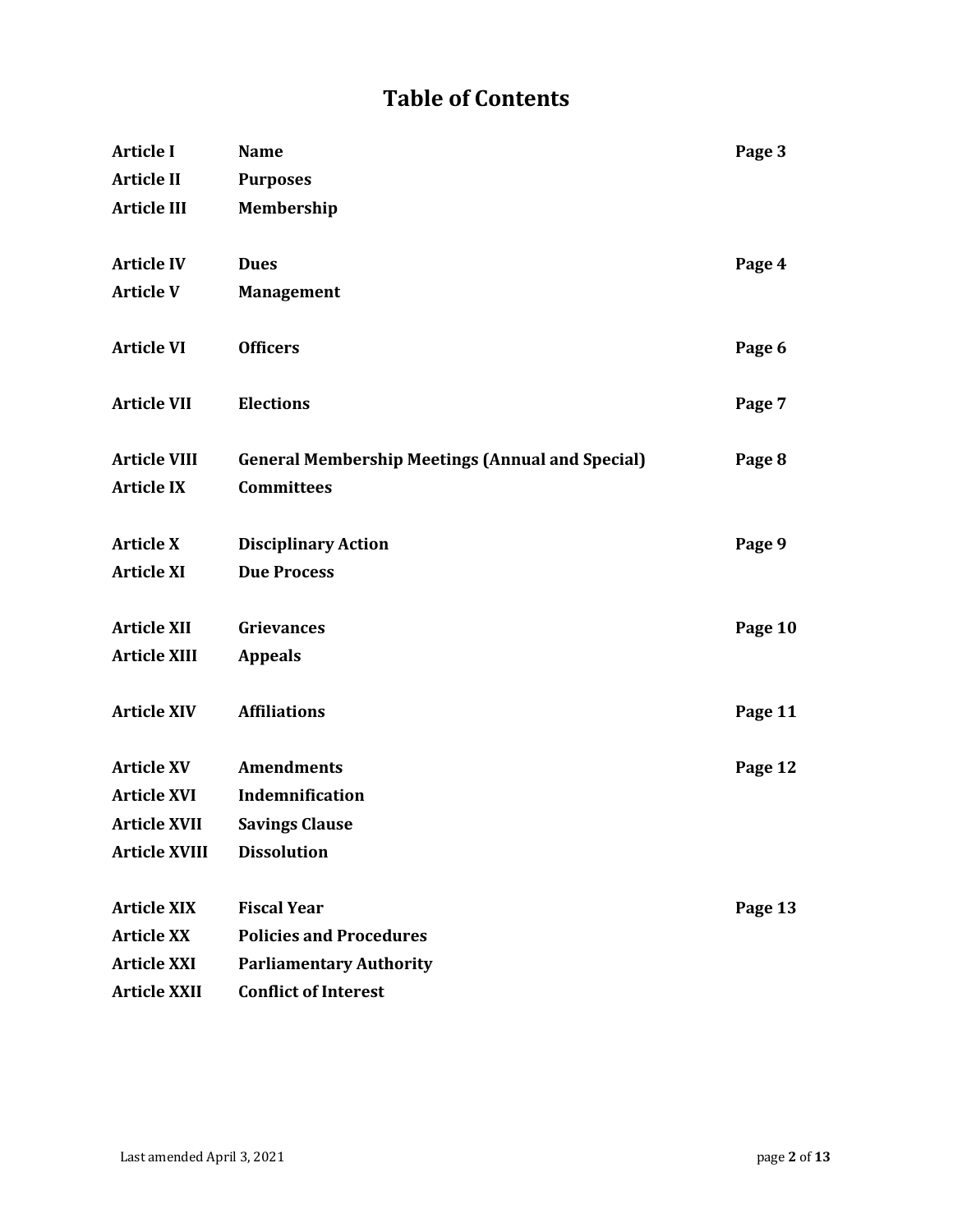## BYLAWS OF THE WISCONSIN WATER SKI FEDERATION, INC.

Organized August 27, 1960

#### **Article I – NAME**

The name of this organization shall be Wisconsin Water Ski Federation, incorporated in the state of Wisconsin as Wisconsin Water Ski Federation, Inc. on September 27, 1960, the abbreviation of which shall be WWSF, hereinafter referred to as WWSF, Federation, or Corporation.

#### **Article II – PURPOSES**

**Section 1** The Corporation is organized exclusively for charitable, educational, and scientific purposes, including, for such purposes, the making of distributions to organizations that qualify as exempt organizations under section  $501(c)(3)$  of the Internal Revenue Code, or the corresponding section of any future federal tax code.

**Section 2** Specifically, the purpose of the Wisconsin Water Ski Federation shall be to educate individuals interested in water skiing. Additionally, the WWSF shall promote water skiing, water safety, and good sportsmanship throughout Wisconsin and elsewhere; encourage and support the formation of water ski clubs; serve as an educational, informational, and organizational center for water skiers and the general public in Wisconsin; disseminate information and news about water skiing; present annually the Think Tank Water Ski Convention & Expo, state championship events, and other events or activities in support of organizational objectives, as authorized by the Board of Directors.

#### **Article III – MEMBERSHIP**

**Section 1** Membership in the WWSF shall be open to any individual interested in water skiing, without discrimination on the basis of race, color, religion, national origin, age, gender, or sex; subject only to payment of dues as the WWSF Board may prescribe from time to time.

- **a.** Privileges of this membership shall be exercised in the state of Wisconsin based on an interest in water skiing, water safety, and good sportsmanship. All membership applications are subject to approval of the Membership Services Committee and the Board of Directors, and shall contain an agreement to abide by the rules, Policies & Procedures, and Bylaws of the WWSF.
- **b.** For the purposes of the Bylaws, full members are active, dues-paid individuals who have declared a primary Sport Discipline, and are members of USA Water Ski & Wake Sports, hereinafter referred to as USA-WSWS. See the Membership section detailed in the WWSF Policies & Procedures Manual.
- **c.** Special classes of membership may be authorized and established by the Board of Directors on such terms and conditions, for such dues and with such reasonable rights and privileges, including voting privileges, as it may establish from time to time. Rights and privileges granted to special membership classes shall be detailed in the WWSF Policies & Procedures Manual.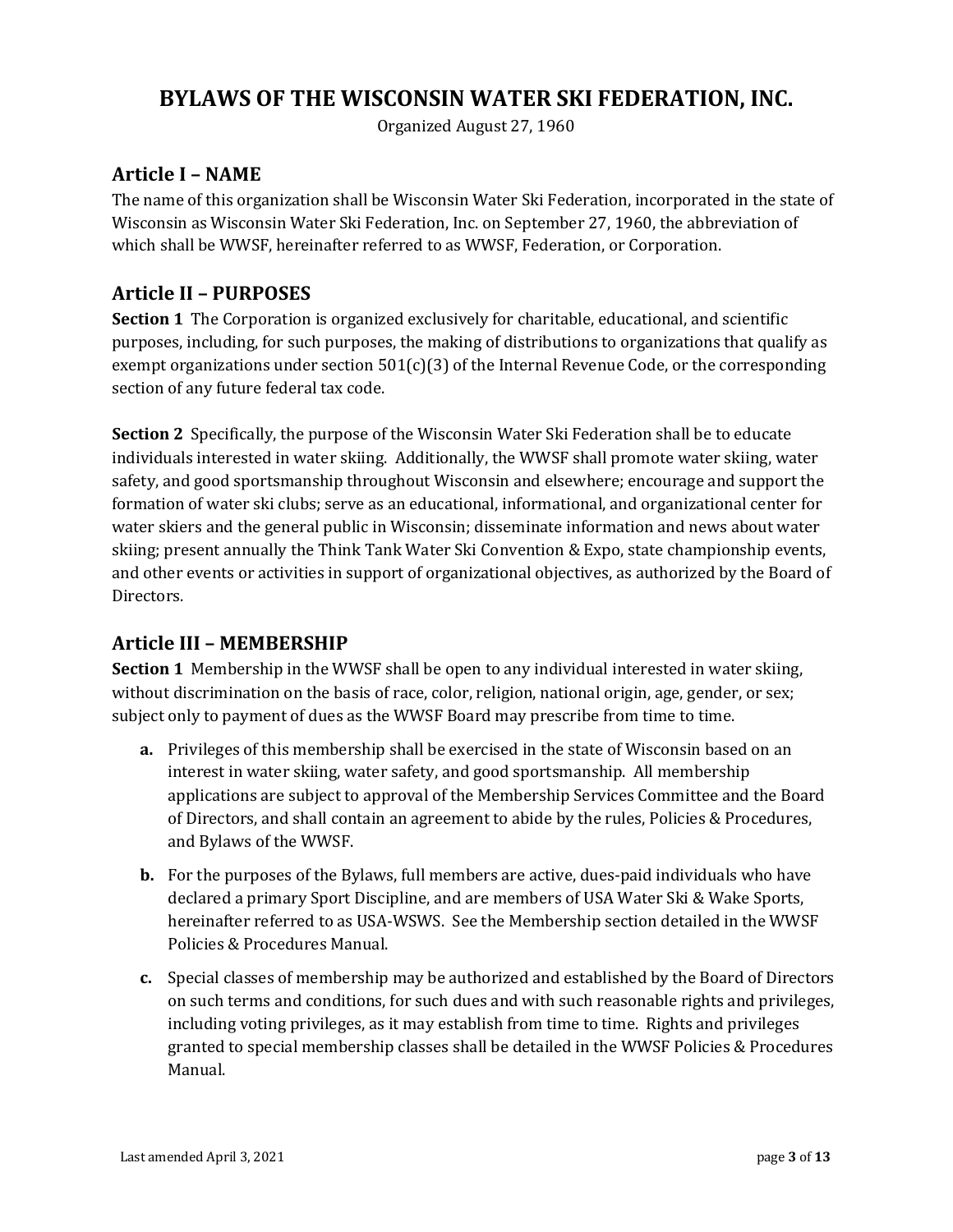- **d.** In no case shall the membership or athlete participation eligibility requirements of the WWSF be more restrictive than those of USA-WSWS or one of its recognized Sport Disciplines.
- **e.** Voting privileges shall be granted to full members in good standing who are 18 years of age or older.

**Section 2** Any individual or club membership in the WWSF may be suspended per Article X. Termination of membership shall not release said member or club from the obligation to pay all dues, debts, or other amounts owed to the WWSF.

**Section 3** An individual member, affiliated club, or other member may resign from the WWSF at any time upon written or electronic notice to the Membership Services Committee chairperson or any Officer. There shall be no liability on the part of the WWSF for refund of membership dues following resignation or suspension where such resignation or suspension takes place more than ten (10) days after the effective date of membership.

**Section 4** No member may belong to an organization that is in direct conflict with or competing against the WWSF.

#### **ARTICLE IV – DUES**

**Section 1** Membership dues shall be determined at least thirty (30) days prior to the renewal date by the Board of Directors.

**Section 2** Membership dues for renewals are payable every January 1 for all membership classes. Membership dues amounts by membership class are defined in the WWSF Policies & Procedures Manual.

## **ARTICLE V - MANAGEMENT**

**Section 1** The management of this Federation shall be vested in one (1) Board of Directors, hereinafter referred to as the Board or BOD.

**Section 2** The Board shall consist of the President, Vice President, most recent active Past President (until succeeded by a new Past President), Treasurer, Secretary, Midwest AWSA Councilperson of Wisconsin, three (3) NSSA Wisconsin Region Directors, one (1) Director from each Sport Discipline recognized by the WWSF and USA-WSWS and one (1) Recreational Director and one (1) Director from each WWSF affiliated club.

**Section 3** When a vacancy occurs of any Officer on the Board for any reason, such vacancy shall be filled by a majority vote of the remaining Directors. A person elected under such circumstances shall hold office for the unexpired term of office for that particular position.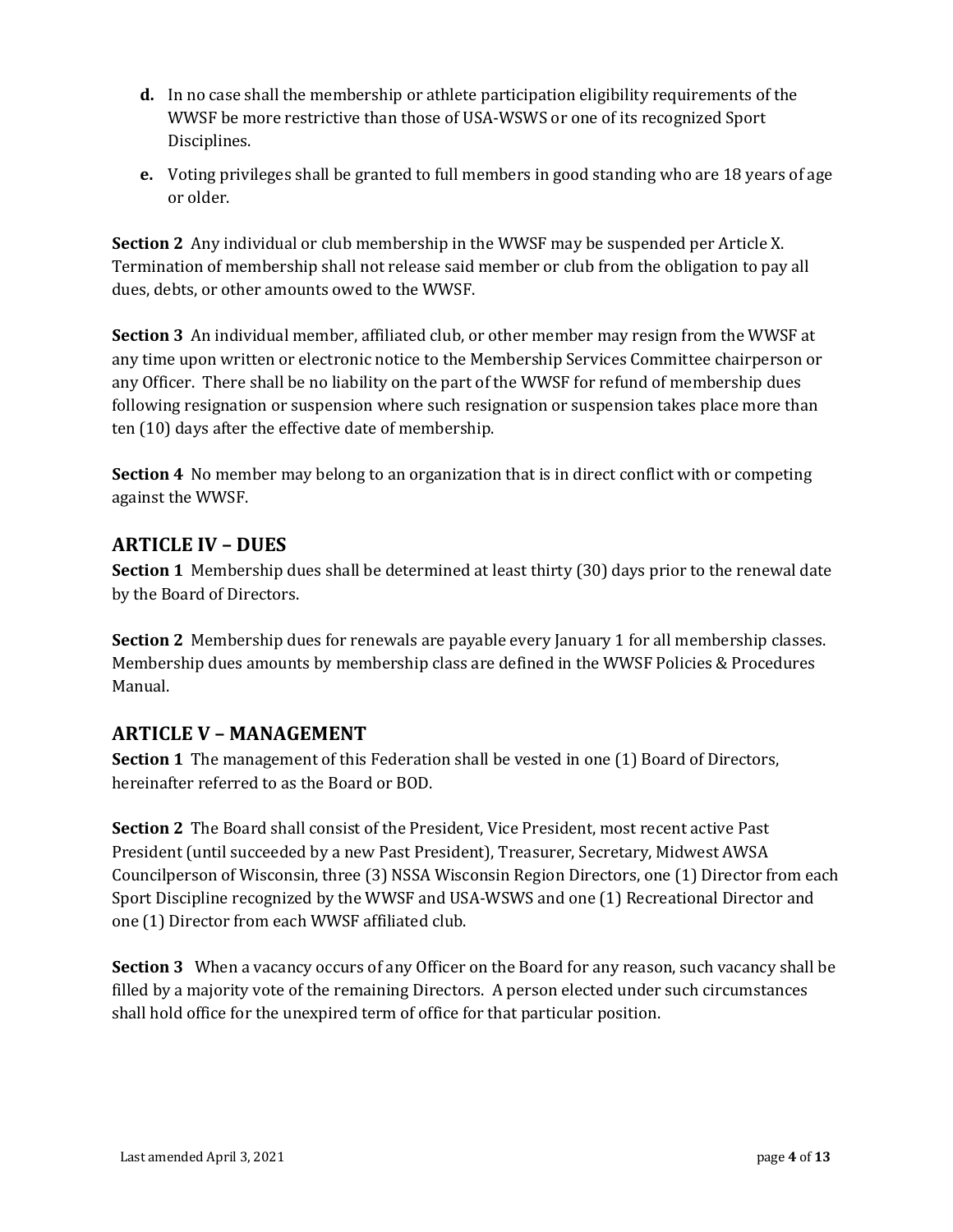**Section 4** Regular meetings of the Board shall be held at such time and place as may be designated by the President, upon approval of the Executive Board, between September and May. Special meetings of the Board of Directors may also be called by the President, with the approval of the Executive Board. All Board meetings shall require a fourteen (14) day notice, which shall be written or electronic, and state the place (specific location or videoconference), date, start time, and purpose of or agenda for the meeting.

**Section 5** A *quorum* exists if 50% plus 1 of the Board are present including a minimum of three (3) of the elected Officers. All Board members shall be allowed to vote in person. However, if a Sport Discipline Director, affiliated club Director, Midwest AWSA Councilperson of Wisconsin, or any of the three (3) NSSA Wisconsin Region Directors is unable to attend a Board meeting, they may appoint an alternate to be in attendance at the meeting, to take the seat of the absent Director and exercise their voice and vote in the meeting.

**Section 6** There shall only be one (1) vote per member of the Board regardless of the number of voting positions held by any individual.

**Section 7** Every WWSF affiliated club must send a representative to regular business meetings of the Board during the WWSF fiscal year to maintain their affiliation. See the Meetings section in the WWSF Policies & Procedures Manual for attendance requirements and meeting frequency.

**Section 8** The management of this Federation shall be delegated by the Board to an Executive Board consisting of seven (7) voting members including the President, Vice President, most recent active Past President (until succeeded by a new Past President), Treasurer, Secretary, and two (2) Directors At Large elected by the Board at the first regular business meeting following Labor Day. The Executive Board shall have charge of the business and affairs of this Federation during the interim of all meetings. This section shall constitute the Chain of Succession for the WWSF.

- **a.** Notice of Executive Board meetings shall be sent to the Executive Board members at least seven (7) days in advance of the meeting except in emergency situations. Reasonable effort shall be made to assemble the full Executive Board for any such meeting. Meeting notices shall be written or electronic and provide the date, time, place (specific location or videoconference), and purpose of the meeting.
- **b.** A quorum of the Executive Board shall consist of a minimum of five (5) of the seven (7) voting members.
- **c.** The Secretary or another designee shall keep a record of the attendance and proceedings of such meetings. Actions of the Executive Board on behalf of the BOD must be ratified by the BOD at the next regular BOD meeting and, if not so ratified, must be revoked and reversed to the extent reasonably possible.

**Section 9** The Board has the authority to create a paid Executive Director(s) position. The position may be terminated with a fourteen (14) day written notice mailed to the last known address. Any work done or records possessed by the Executive Director(s) are the property of the WWSF and must be surrendered at the time of termination.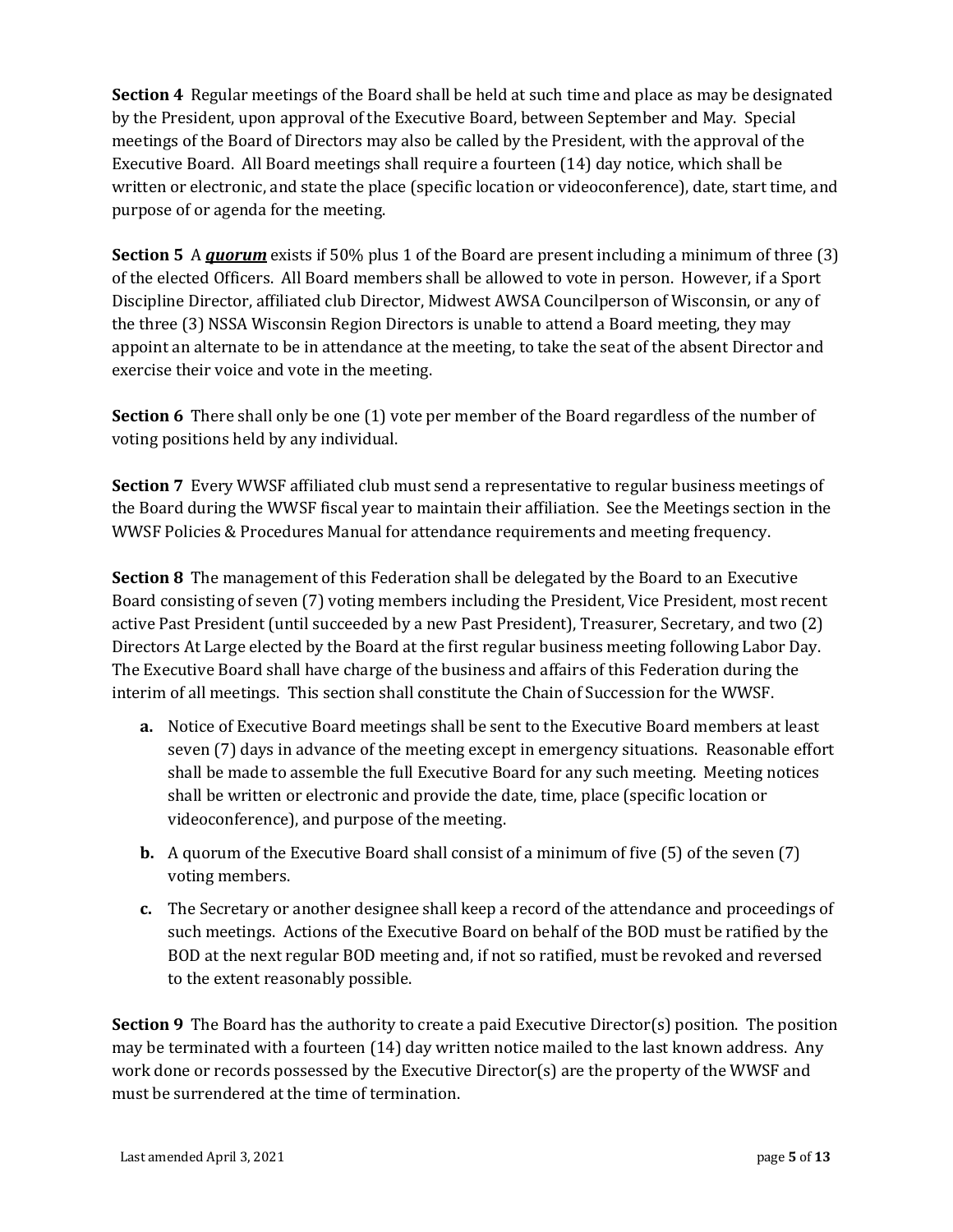## **ARTICLE VI – OFFICERS**

**Section 1** The elected Officers of this Federation shall be the President, Vice President, Treasurer, and Secretary.

**Section 2** The Officers shall be elected by the voting members and shall hold office until their successors have been elected and qualified as specified in these Bylaws.

**Section 3** The **PRESIDENT** shall preside at all meetings of this Federation and of the Board of Directors, and shall only cast a vote in the event of a tie in matters of business. The President shall appoint committee chairs with the approval of the Board, and shall carry on those responsibilities assigned by these Bylaws and the Board.

**Section 4** The **VICE PRESIDENT**, during the absence or temporary incapacity of the President, shall perform the duties, and have the powers of the President. Duties of the Vice President shall be appointed by the President and the Board. The Vice President shall chair the Nominating Committee.

**Section 5** The **TREASURER** shall keep all accounts of the Federation and have charge of its funds. The Treasurer shall keep all funds in a bank approved by the Board of Directors and in the name of the Wisconsin Water Ski Federation, subject to withdrawal by signed checks or by debit, as may from time-to-time be approved by the Board or within the parameters of the approved budget. An audit shall be conducted annually according to the requirements outlined in the WWSF Policies  $\&$ Procedures Manual. The Treasurer shall be bonded by the WWSF per current practices. The Treasurer shall work with the Executive Board to prepare an annual budget, which shall be submitted for approval at the first regular Board meeting of the new fiscal year.

**Section 6** The **SECRETARY** shall give notice of all meetings of the Federation. The Secretary shall keep a record of the votes and proceedings of all such meetings and keep such other records as the Board shall require including minutes and correspondence. Minutes of all meetings shall be completed and distributed to the Board and all committee chairs within ten (10) days after the conclusion of each meeting. The Secretary shall maintain and distribute to the Board a list of the members of the Board along with all committee chairs. The Secretary shall serve on the Membership Services Committee.

**Section 7** It shall be the responsibility of the **SPORT DISCIPLINE DIRECTORS** to make sure that any and all WWSF business is carried out at their respective state championship events. This may include, but is not limited to, membership matters, elections, and other requirements. If, in the case of an election where the Sport Discipline Director is one of the candidates, that person may not be involved in conducting that election.

**Section 8** As specified in these Bylaws, vacancies in any elected office may be filled by a majority vote of the members at any Board meeting of the WWSF where a quorum, per Article V Section 5, is present. The successor, so elected, shall serve for the unexpired term of office.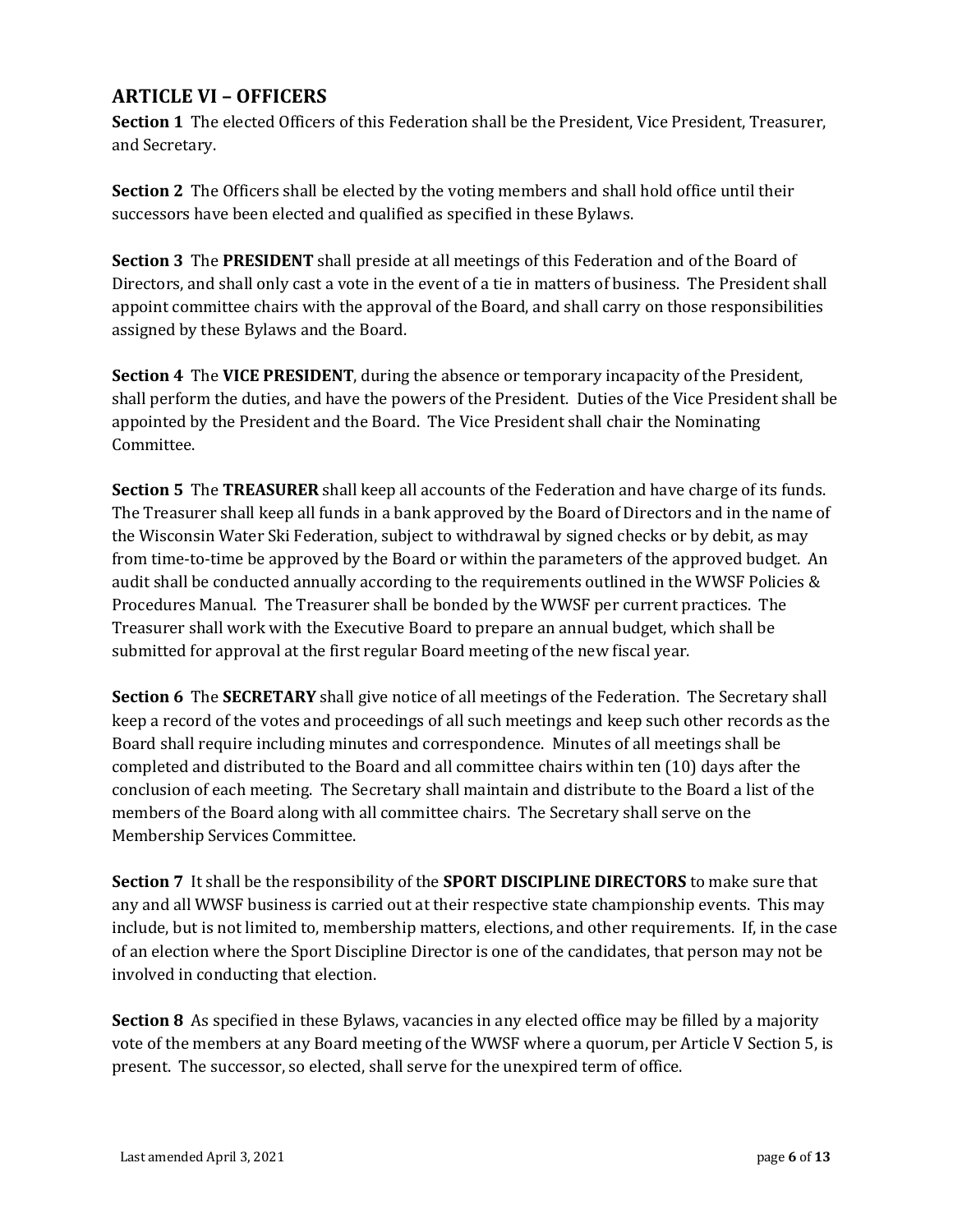## **ARTICLE VII – ELECTIONS**

**Section 1** Voting privileges are defined in Article III. Voting privileges, if applicable, for special classes of membership shall be defined in the WWSF Policies & Procedures Manual. No member or membership shall ever have more than one (1) vote.

**Section 2** Each of the four Officers as defined in Article VI shall serve a term of two (2) years. Sport Discipline Directors shall serve a one (1) year term and be elected each year. Affiliated club Directors are to be elected by their clubs in a manner determined by those clubs.

| President                         | two (2) year term and elected in odd year                |
|-----------------------------------|----------------------------------------------------------|
| Vice President                    | two (2) year term and elected in even year               |
| Treasurer                         | two (2) year term and elected in even year               |
| Secretary                         | two (2) year term and elected in odd year                |
| <b>Sport Discipline Directors</b> | one (1) year term and elected each year                  |
| <b>Affiliated Club Directors</b>  | one (1) year term and determined by each affiliated club |

**Section 3** The Officers of the Corporation shall be nominated per the WWSF Policies & Procedures Manual and, if contested, voted on at each of the recognized state championship events, with a cumulative vote total determining the results.

**Section 4** The Sport Discipline Directors shall be nominated per the WWSF Policies & Procedures Manual and, if contested, voted on at their respective state championship events.

**Section 5** The WWSF Bylaws govern the election process for each Officer and Sport Discipline Director position.

**Section 6** All persons seeking office must be WWSF <u>full</u> members in good standing. Sport Discipline Director candidates must declare as their primary or secondary sport discipline that for which they are seeking to represent. Election winners shall be notified no later than 48 hours after the conclusion of the election by the Nominating Committee chairperson.

**Section 7** All incumbent Officers and Sport Discipline Directors who were unopposed in an election shall begin their duties immediately upon their reelection. All other elected Officers and Directors shall begin their duties on September 1. The incoming Treasurer shall work with the outgoing Treasurer to reconcile all of the funds, accounts, other financial business, etc.; and the actual transfer to the incoming Treasurer shall take place at the end of the current fiscal year.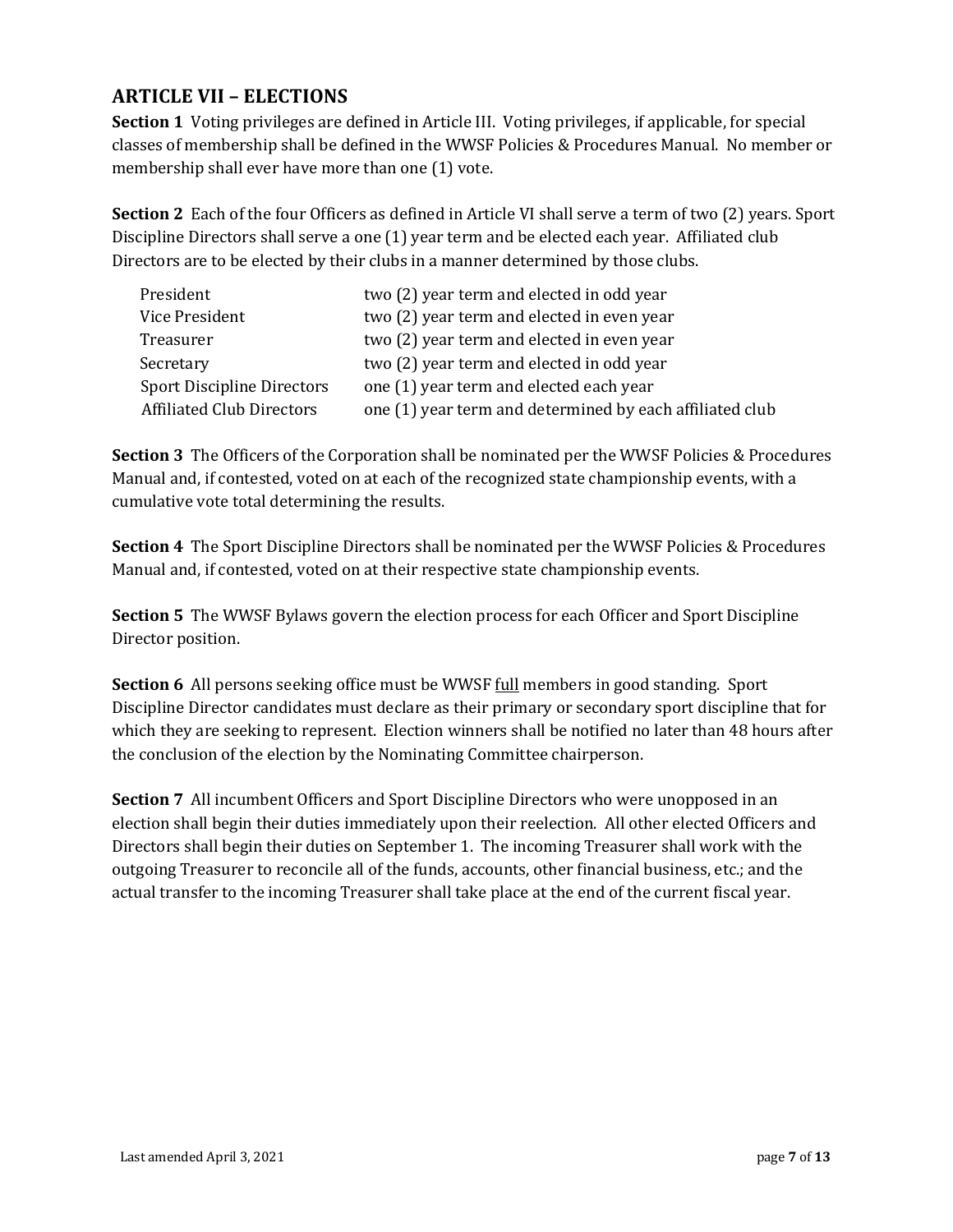#### **ARTICLE VIII – GENERAL MEMBERSHIP MEETINGS (ANNUAL AND SPECIAL)**

**Section 1** The annual meeting of the general membership of the WWSF shall be held at the Think Tank Water Ski Convention & Expo.

**Section 2** In the event that the Think Tank Water Ski Convention & Expo is cancelled or held via videoconference, the annual meeting may be held via videoconference on a date and time designated by the President, with the approval of the Executive Board.

**Section 3** Notice of place, date, and start time of the annual meeting and any special meetings of the members shall be prepared and distributed (electronically) to the members by the Secretary fourteen  $(14)$  days prior to the meeting.

**Section 4** All meetings of the members shall be held at the place, day and hour designated in the notice and the business conducted at such meeting shall be confined only to that announced in the notice.

**Section 5** A quorum shall consist of a minimum of 20 full members in good standing in the WWSF. Any action taken at the regular, annual, or special meetings of the general membership requires a majority vote unless otherwise specified elsewhere in these Bylaws. All issues approved by majority vote of the general membership during the annual or any other meeting of the general membership shall be brought to the Board as a recommendation, subject to ratification by the Board, or to be reviewed for further action.

**Section 6** There shall be no consumption of alcoholic beverages, illegal intoxicants, or smoking during any WWSF meeting.

#### **ARTICLE IX – COMMITTEES**

**Section 1** The following committees are standing (permanent) committees of the WWSF.

| <b>SAFETY</b> | <b>MEMBERSHIP SERVICES</b>       |
|---------------|----------------------------------|
| MARKETING     | <b>NOMINATING</b>                |
| <b>GRANTS</b> | BYLAWS and POLICIES & PROCEDURES |
| THINK TANK    | HISTORICAL PRESERVATION          |
| HALL OF FAME  |                                  |

- **a.** Special committees may be appointed as necessary by the President, subject to the approval of the Board.
- **b.** The duties, responsibilities, and selection or appointment of members of standing committees shall be defined in the WWSF Policies & Procedures Manual.
- **c.** The President may remove a committee chairperson, upon approval of the Board, for not attending regular business meetings or failing to carry out the duties and responsibilities as outlined in the WWSF Policies & Procedures Manual.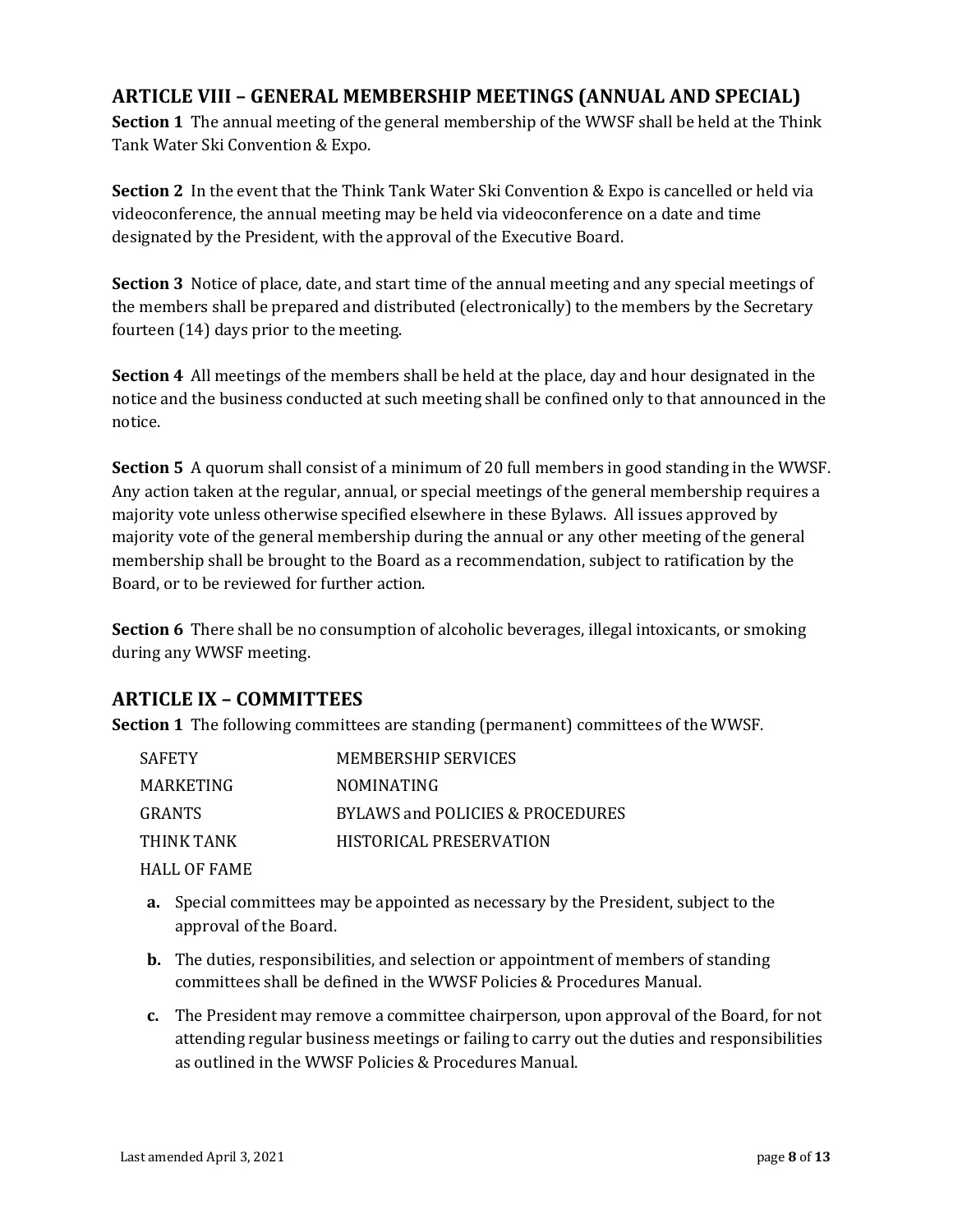## **ARTICLE X – DISCIPLINARY ACTION**

**Section 1** A member may be disciplined, including suspension or expulsion, for: unsportsmanlike conduct; any willful violation of a specific Sport Discipline recognized by the WWSF and a member of the WWSF and/or USA-WSWS rules or procedures; code of conduct; criminal or fraudulent acts; failure to pay indebtedness; or any other act which is deemed contrary to the objectives and purposes of the WWSF, USA-WSWS, IWWF and/or USOPC. Suspension and Expulsion shall be referred directly to the USA-WSWS Judicial Committee and resolved in accordance with USA-WSWS Bylaws Article IX if the alleged offense takes place at an event held under their authority, or to the WWSF President if the event is a WWSF sponsored or hosted event. Sponsored events shall include, but not be limited to Think Tank Water Ski Convention & Expo, ski camps, judges and boat driver clinics, any Wisconsin state championship event, and all WWSF meetings.

**Section 2** For WWSF disciplinary actions, the Executive Board shall appoint an Investigative Committee to conduct a confidential investigation to determine whether any disciplinary action is warranted, or the BOD may serve as the Investigating Committee.

**Section 3** The investigation shall include availing the accused member(s) and club representative if disciplinary action against a club is sought, the opportunity to make a statement regarding the allegation of any misconduct or alleged violation before rendering a recommendation providing said appearance before the investigation committee can be made in a timely manner.

**Section 4** Intentional misrepresentation of information to the Investigating Committee by any  $member(s)$  shall impeach said member(s) testimony and give rise to further disciplinary recommendation by the committee.

**Section 5** The committee shall report in writing to the WWSF Executive Board, recommending that disciplinary action be imposed or that no action be taken based upon a preponderance of the evidence that an allegation occurred.

**Section 6** The WWSF shall provide, upon request in writing, the proper authority of any damaged property with name and address of the accused so that civil litigation may be initiated but shall not act as a liaison for any civil litigations. Any associated costs incurred by the WWSF must be repaid by the accused to the WWSF.

#### **ARTICLE XI – DUE PROCESS**

**Section 1** Each member being investigated shall be notified by certified letter to his/her last known address, no longer than 45 days after the conclusion of the investigation of the alleged incident(s) or infraction(s), of any charges that an investigating committee may recommend. Such notice shall include the date, place, and time at which a hearing can be held.

**Section 2** The hearing shall be conducted by a quorum of the Executive Board and will remain open to the Board of Directors only.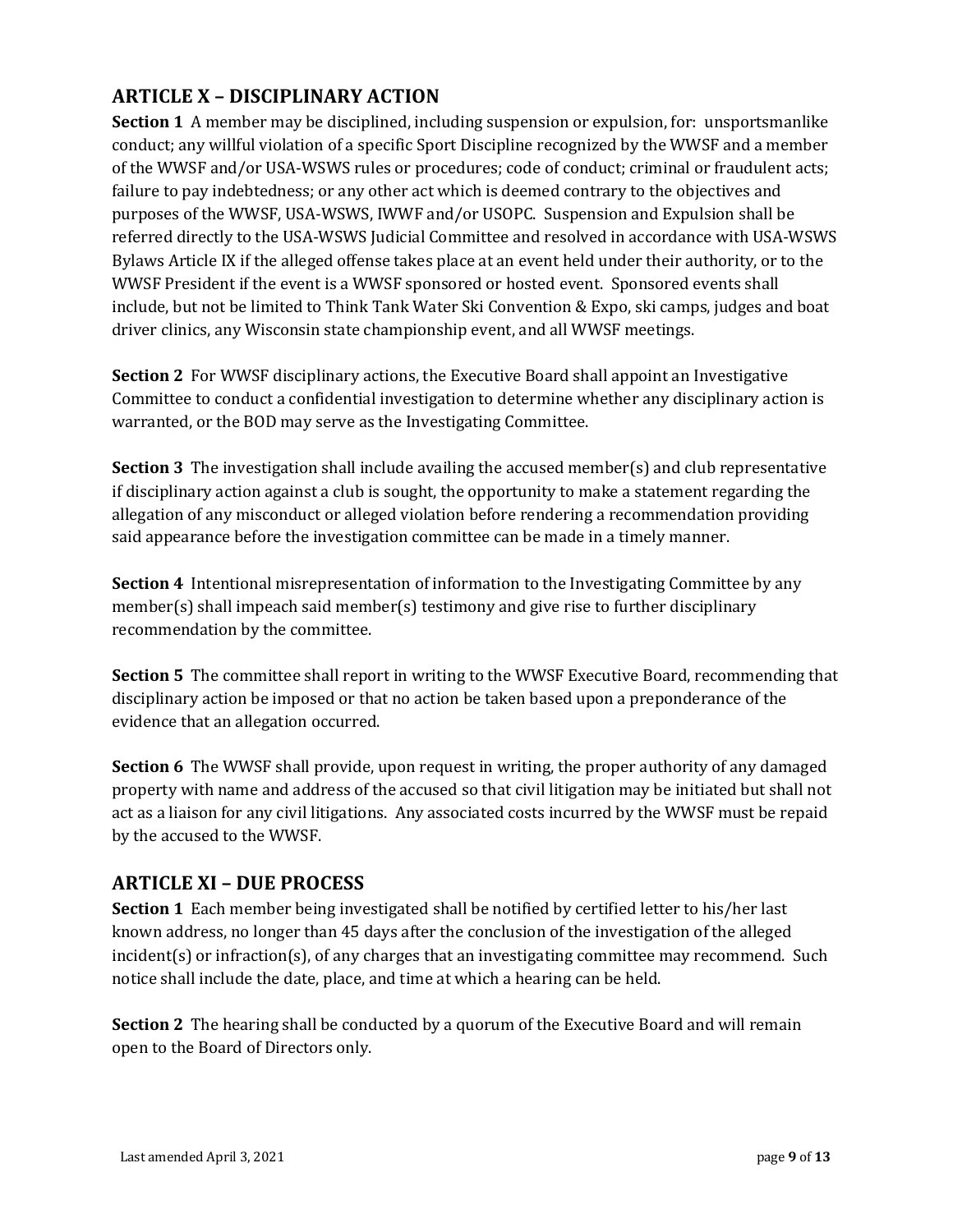**Section 3** Each member so charged shall have the right to appear personally (with parent or guardian if under 18) and/or through an attorney to present evidence and witnesses on behalf of the memher

**Section 4** The Board of Directors may decline to impose any penalty, may reduce a recommended penalty, or may increase a recommended penalty based on the facts presented by the Hearing Committee.

## **ARTICLE XII – GRIEVANCES**

Any member of the WWSF may file a written grievance with the President of the WWSF alleging a violation of the WWSF Bylaws or-Policies & Procedures using due process as stipulated in Articles X and XI. If a member is not in agreement with the decision of the WWSF Board, the member shall have the right to appeal the decision to the WWSF Board per Article XIII of these-Bylaws.

#### **ARTICLE XIII – APPEALS**

**Section 1** As soon as possible after receiving notice of an adverse decision, but in all cases within ten (10) days of such notice, a member who believes that such decision was arbitrary or unreasonable shall file a written appeal with the President of the WWSF. Failure to timely file such an appeal shall be deemed a waiver of any objections to the decision, and that decision shall then become final and non-appealable;

The written appeal shall include the following:

- **a.** The identity of the appellant;
- **b.** The identity of the WWSF representative responsible for the decision (appellee);
- **c.** A statement identifying whether the appeal requires action within ten (10) days, and if so, the reasons why "urgent" attention is required;
- **d.** Citation of the criteria, standards or other material which the appellant contends WWSF was obliged to follow in rendering the decision at issue;
- **e.** A short and plain statement of all facts which the appellant contends demonstrate his dissatisfaction of the selection criteria at issue, and any other facts which the appellant contends demonstrate that the decision was arbitrary or unreasonable; and
- **f.** The signature of the complainant and the signature of the parent or legal guardian of the complainant if under eighteen (18) years of age.

**Section 2** Upon receiving the written appeal, the President shall immediately distribute a copy of the appeal to each Officer and Director.

**Section 3** If the appeal is urgent (i.e. requires a decision within ten (10) days), the President shall convene a hearing via teleconference or videoconference as soon as possible which shall include as many members of the Board as can be gathered for the emergency teleconference or videoconference and shall also include the aggrieved member and the appellee, if possible.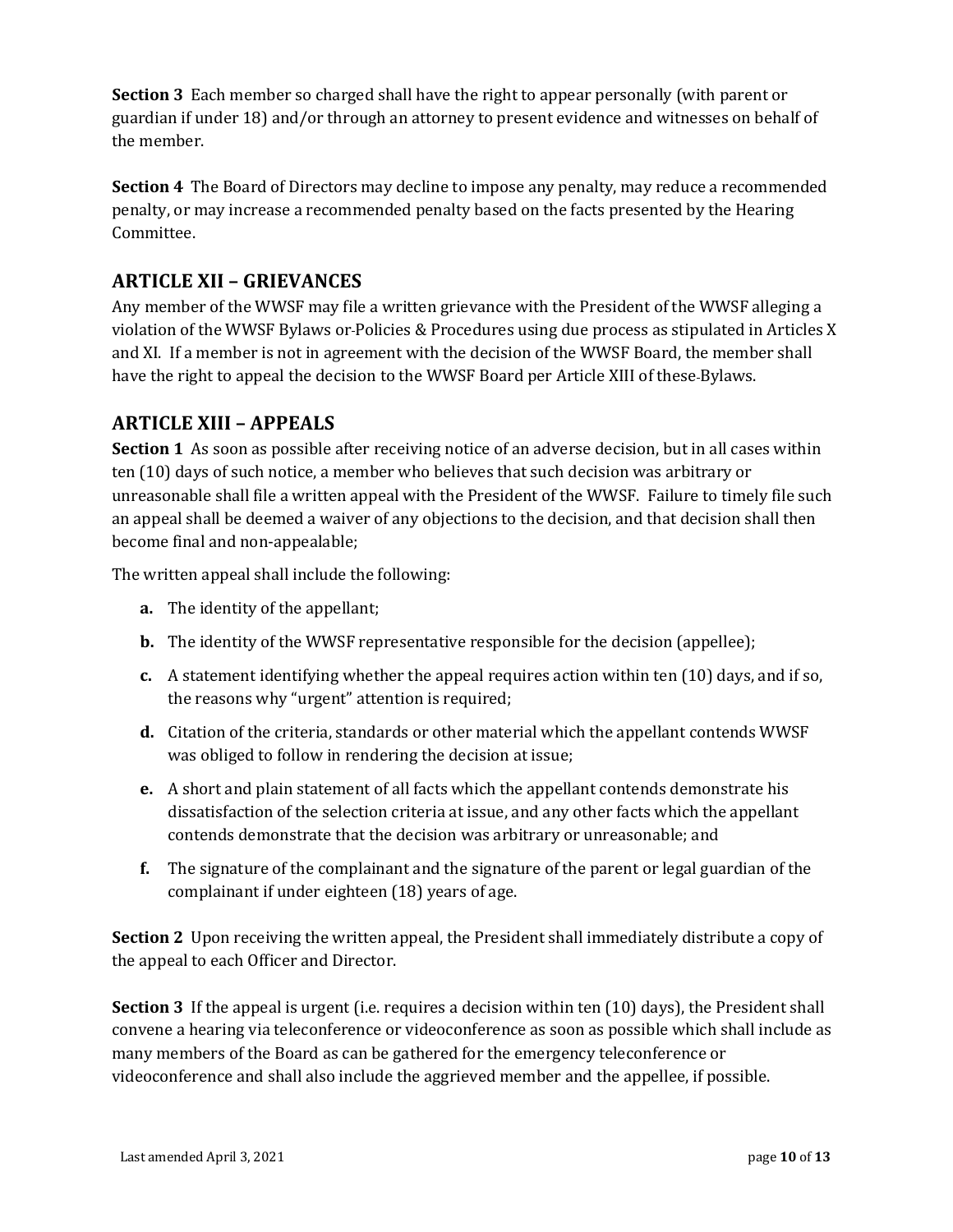**Section 4** If the appeal is not urgent, the President shall schedule a hearing either in person or via teleconference or videoconference at the earliest time convenient for members of the Board, the aggrieved member and the appellee, and shall provide written notice of the date, time, and type of hearing. Any person entitled to participate in the hearing may do so via teleconference or videoconference.

**Section 5** Notwithstanding anything herein to the contrary, if the urgency of the appeal requires a decision before a quorum of the Board can be gathered despite best efforts to obtain a quorum, then the decision of those Board members who were able to participate in the hearing shall be final, and shall not be subject to attack on the basis that a quorum was not present.

**Section 6** Each party shall have the following rights during the formal hearing:

- **a.** To be assisted or represented by any member, or by legal counsel of the aggrieved party's choosing;
- **b.** To call witnesses and present oral and written evidence and argument which the Board, during the hearing, deems relevant;
- **c.** To confront and cross-examine adverse witnesses; and
- **d.** To have an audio, video, or stenographic record made of the hearing at the aggrieved party's own expense.

**Section** 7 In any hearing conducted under this section, the Board shall affirm the decision at issue unless the aggrieved member proves by clear and convincing evidence that the decision was arbitrary or unreasonable. The decision of the Board is final and non-appealable within the WWSF unless expressly provided for elsewhere in these Bylaws.

**Section 8** After a resolution has been reached and the appeals process has produced a final decision, the WWSF President shall forward the results to the President of USA-WSWS for action under Article IX of the USA-WSWS Bylaws. The resolution must be passed by a two-thirds majority of the Board of Directors.

#### **ARTICLE XIV – AFFILIATIONS**

The WWSF shall be affiliated with USA Water Ski & Wake Sports, Inc., the national governing body of water skiing in the United States and the various Sport Disciplines represented in the state of Wisconsin.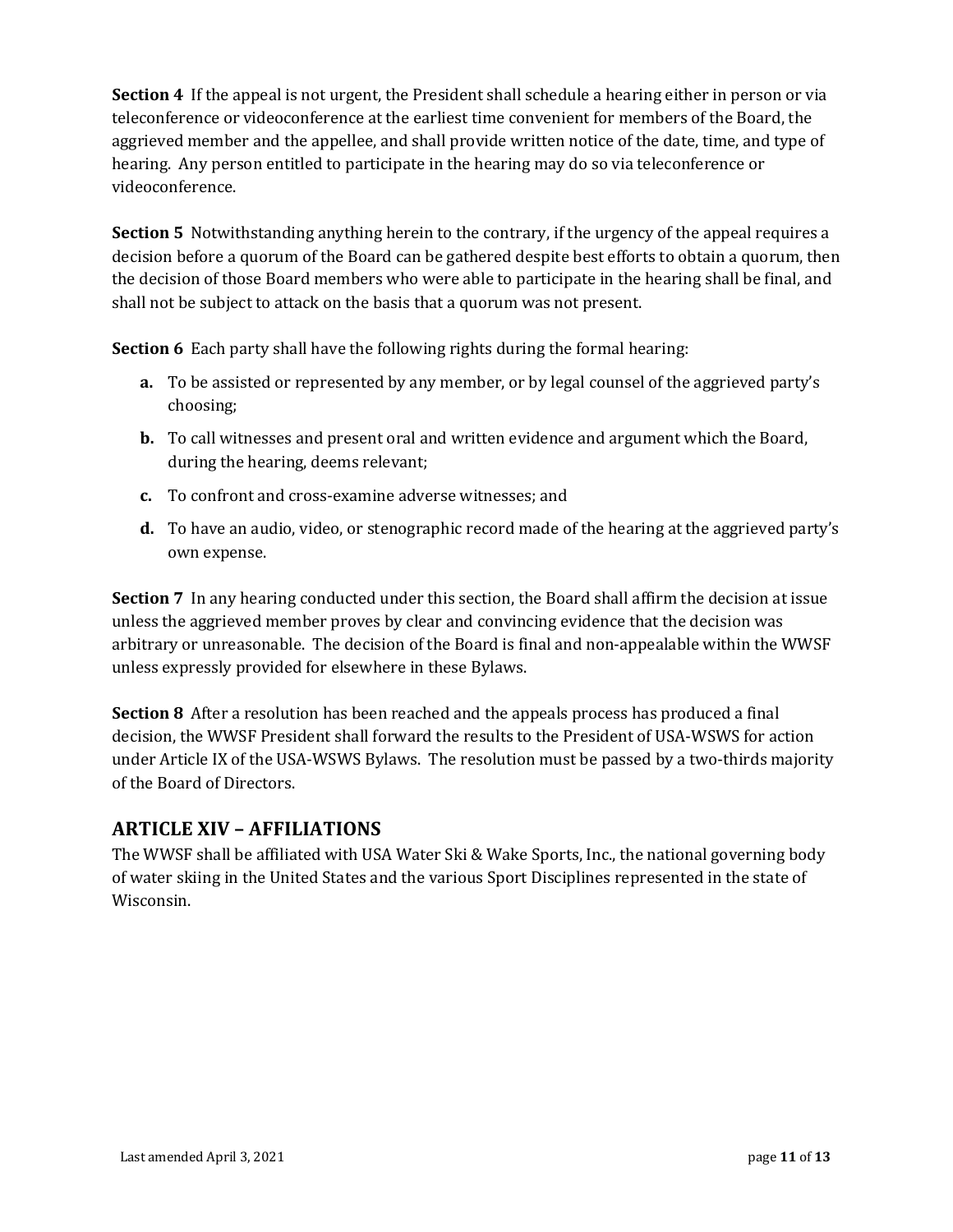## **ARTICLE XV – AMENDMENTS**

**Section 1** These Bylaws may be amended by a two-thirds (2/3) majority vote of the Board at any two (2) consecutive regular Board meetings, as described in Article V, provided the amendment(s) is (are) introduced by the Bylaws/P&P Committee, and published and distributed to the Board at least fourteen  $(14)$  days prior to the each meeting at which the amendment $(s)$  is (are) to be considered.

**Section 2** Proposed amendments that have no substantive changes such as organization (external) and event (internal and external) name changes; spelling (including general typing errors such as missing letters or numbers); grammar; pronoun usage; and punctuation may be proposed by the Bylaws/P&P Committee at any regular or special meeting of the Board, as described in Article V, without any prior notice, and need only be approved by majority vote of the Board at the same meeting.

## **ARTICLE XVI – INDEMNIFICATION**

The members of the WWSF, as a Federation and individually, and the members of each permanent standing committee, as a committee and individually, are specifically held harmless by the WWSF and its membership for all actions taken in good faith on behalf of WWSF, including errors and omissions, unless found culpable in a court of law of willful malfeasance, illegal activity or gross negligence, in which case WWSF shall be entitled to recover any payments, costs or expenses incurred in the defense, compromise or settlement of any claims or suits against such member prior to such finding.

## **ARTICLE XVII – SAVINGS CLAUSE**

Failure of literal or complete compliance with any provision of these Bylaws or-Policies & Procedures in respect of dates and times of notice, or the sending or receipt of the same, or errors in phraseology of notice of proposals, which in the judgment of the Board at meetings held do not cause substantial injury to the rights of members, shall not invalidate the actions or proceedings of the members at any meeting.

#### **ARTICLE XVIII – DISSOLUTION**

**Section 1** The WWSF may dissolve only by an affirmative vote of the WWSF Board in the manner and proportions described below. Each member of the Board shall be given notice of a special meeting called for the purpose of dissolution in the manner prescribed herein for special meetings. At a special meeting of the Board, three-quarters  $(3/4)$  of all current Officers and Directors must approve the proposed dissolution. Within 90 days following Board approval of the dissolution, either voting by mail (USPS or electronically) or in person at the called meeting, must approve the proposed dissolution. In the event of dissolution, the disposal of the assets of WWSF shall devolve upon the Board. No part of the assets, income, or net earnings of WWSF shall inure to the benefit of any WWSF members, Officers, Directors, or any other individual(s).

**Section 2** Upon dissolution of the Corporation, the Board of Directors shall dispose of all assets in such manner as qualifies as exempt at the time under section  $501(c)(3)$  of the Internal Revenue Code, or the corresponding code of any future federal tax code.